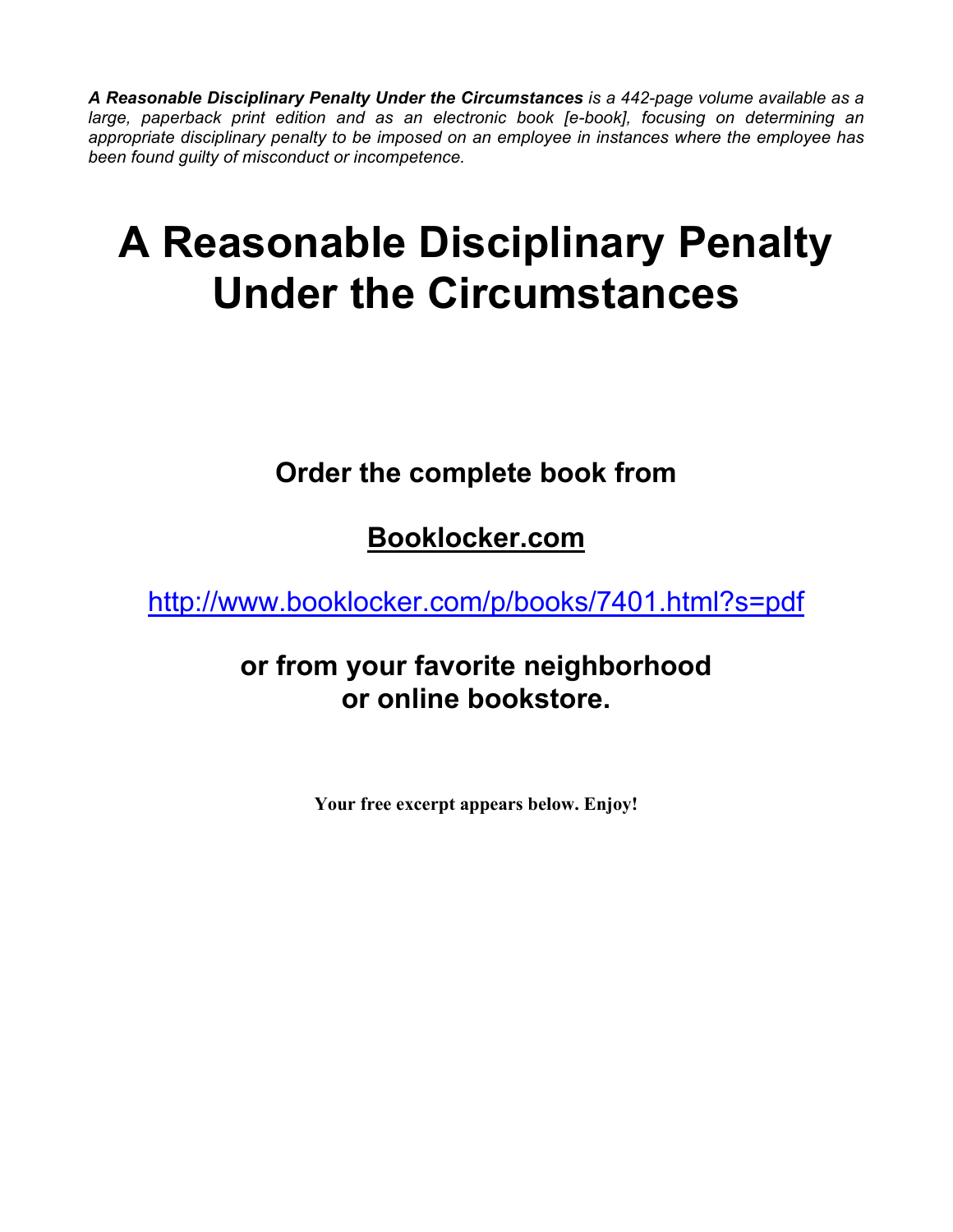# **A Reasonable Disciplinary Penalty Under the Circumstances**

**A Concise Guide to Penalties That Have Been Imposed on Public Employees in New York State Found Guilty of Selected Acts of Misconduct** 

**Compiled and Edited** 

**by** 

**Harvey Randall, Esq.** 

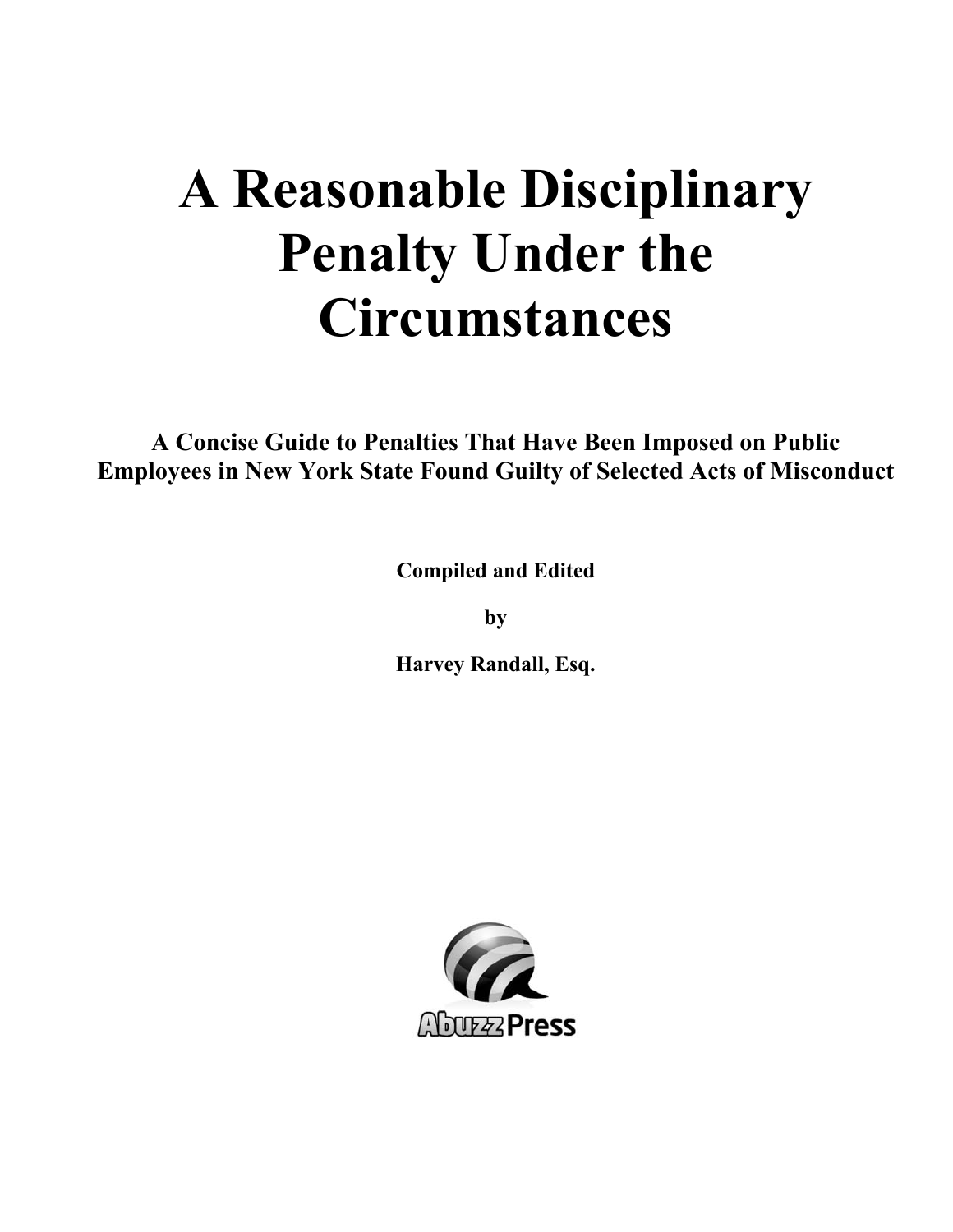Copyright © 2014 Harvey Randall, Esq.

ISBN 978-1-63263-917-2

Library of Congress Cataloguing in Publication Data A Reasonable Disciplinary Penalty Under the Circumstances by Harvey Randall, Esq. Law : Labor & Employment Library of Congress Control Number: 2014910872

All rights reserved. No part of this publication may be reproduced, stored in a retrieval system, or transmitted in any form or by any means, electronic, mechanical, recording or otherwise, without the prior written permission of the author.

Published by Abuzz Press, Bradenton, Florida.

Printed in the United States of America on acid-free paper.

Abuzz Press 2014

First Edition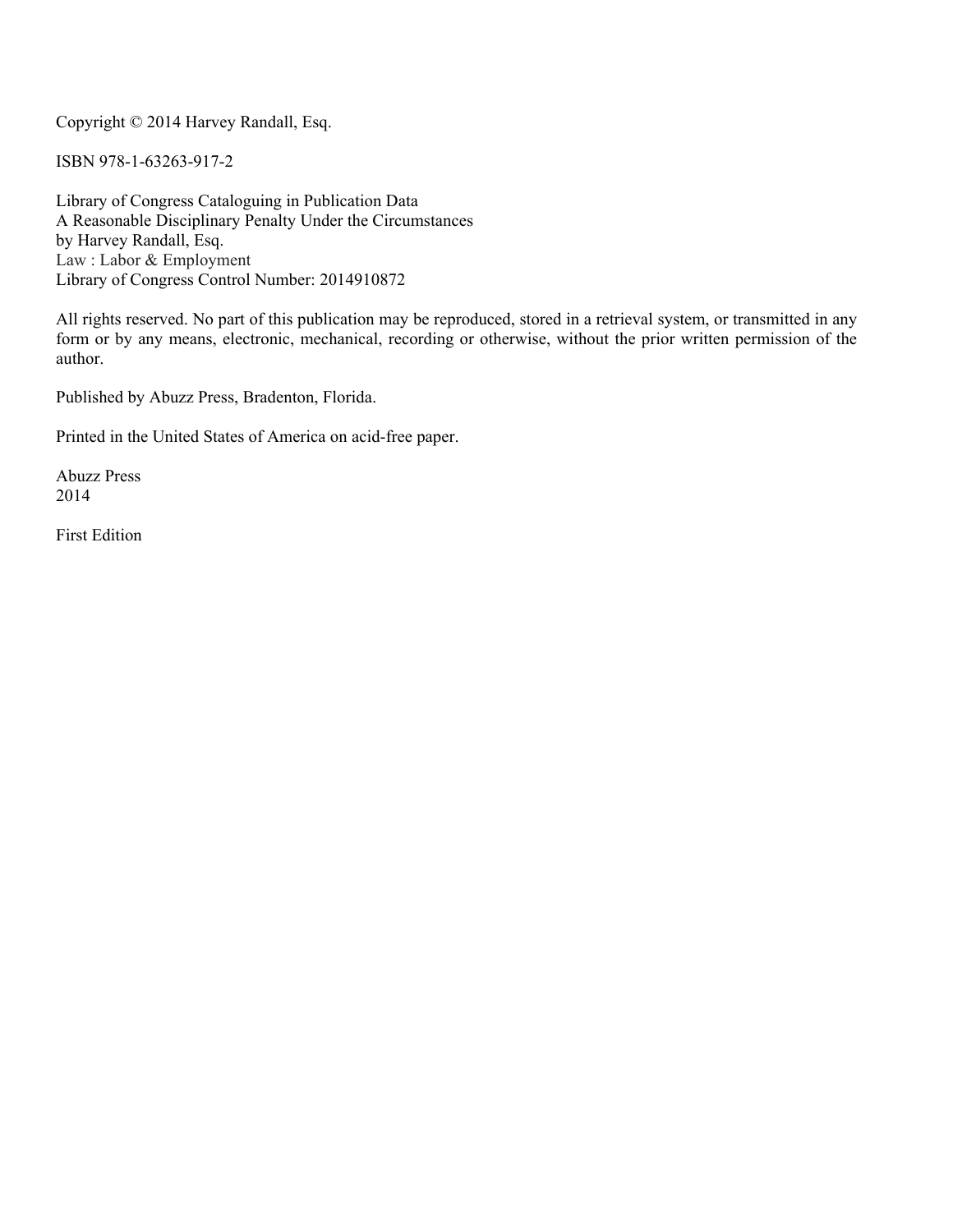## **READERS PLEASE TAKE NOTE**

**Consistent with the Declaration of Principles jointly adopted by a Committee of the American Bar Association and a Committee of Publishers and Associations, the material in** *A Reasonable Penalty Under the Circumstances* **is presented with the understanding that the author and the publisher are not providing legal advice to the reader and in the event legal or other expert assistance is needed, the reader should seek such advice from a competent professional.** 

Also, the reader should be always aware of the fact that subsequent court and administrative rulings, or changes to laws, rules and regulations may have modified or clarified or vacated or reversed the material and the decisions summarized here. Accordingly, these materials should be *Shepardized®* or otherwise checked to make certain that the most recent information is being considered by the reader.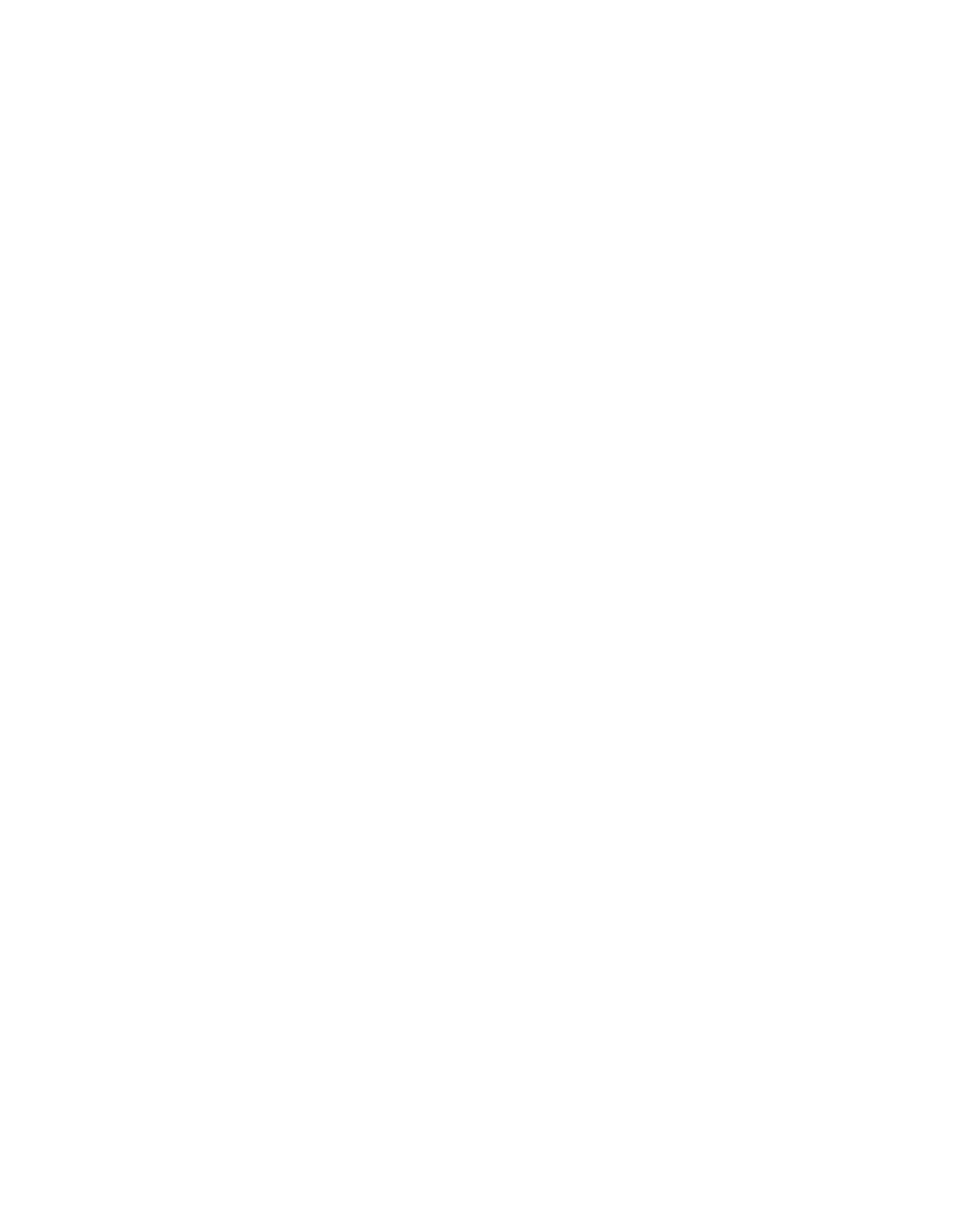## **Table of Contents**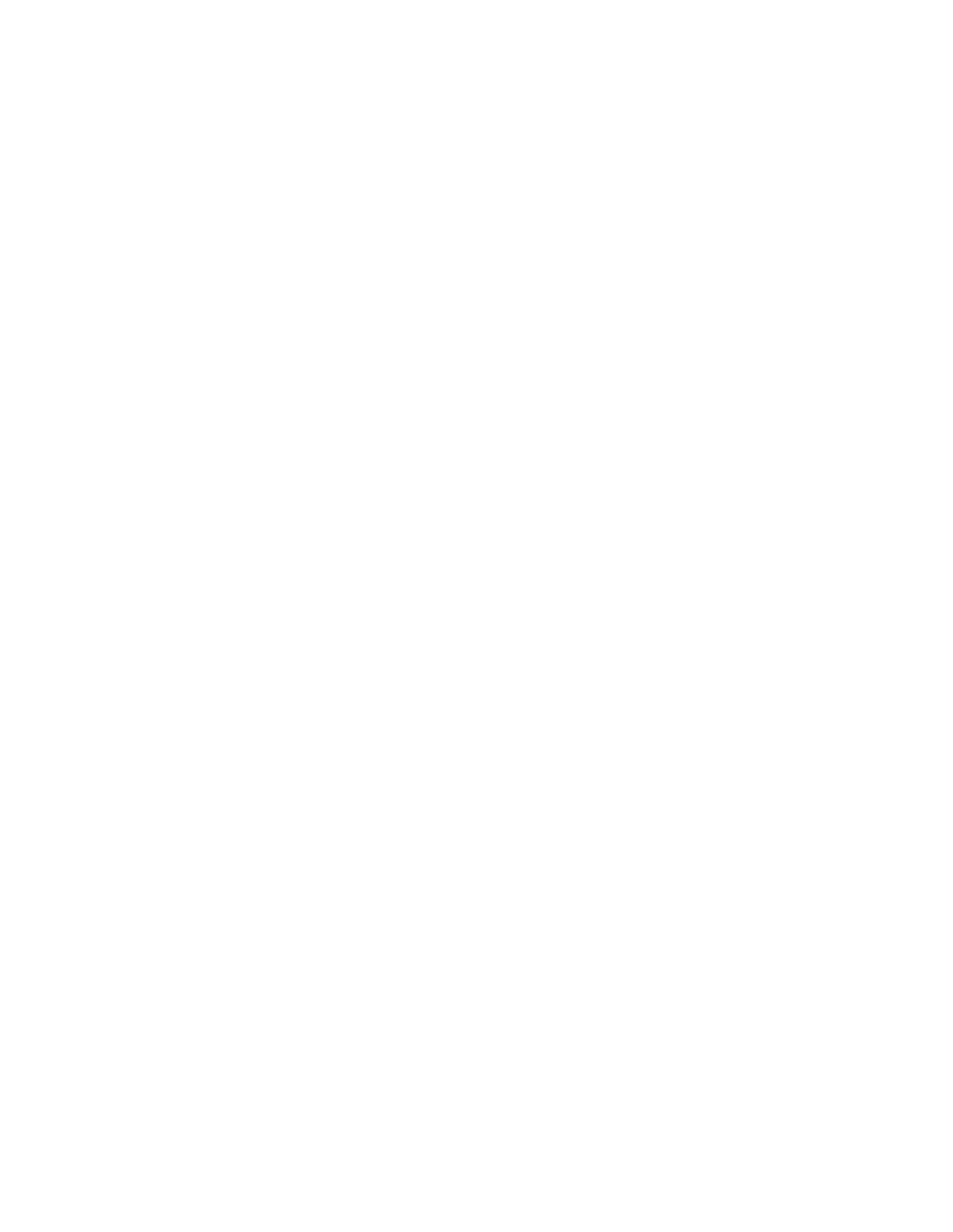#### **Introduction**

Modern disciplinary procedures seek to correct undesirable employee behavior and to rehabilitate the worker. The term "progressive discipline" is often used to describe this effort, especially in connection with contract disciplinary procedures involving arbitration. Simply stated, unless the offense is found to constitute "egregious misbehavior," the penalty of dismissal is unlikely to be imposed for a first, or even a second, offense.

Except in cases involving egregious misbehavior, progressive discipline theory emphasizes behavior modification to rehabilitate the worker by imposing increasing severe penalties for repeated employee misbehavior in recognition of the economic cost to the employer of losing and replacing a trained employee.

The philosophy of progressive discipline makes it incumbent on the employer to be reasonable in assigning penalties. Courts in New York State have consistently recognized the importance of using progressive discipline.

Rulings by the New York State Supreme Court, the Appellate Division of the Supreme Court, and the Court of Appeals, New York State's highest court, suggest an employer's in assigning severe penalties for certain "first offenses" may not survive judicial review. At the same time, courts recognize that every disciplinary situation is different and are pre-disposed to accord "much deference" to the employer's determination regarding the penalty to be imposed [Ahsaf v Nyquist, 37 NY2d 182], especially with respect to quasi-military organizations such as a police department or a similar law enforcement agency [Kelly v Safir, 96 NY2d 32].

In Gradel v Sullivan Co. Public Works, 257 A.D.2d 972, the Appellate Division upheld the employer imposing a greater penalty that the one recommended by the hearing officer as there was ample evidence in the record to support the employer's decision.

In short, courts are reluctant to substitute their judgment for that of the employer on the fairness of penalties, but will do so if the penalty appears grossly unfair -- the standard established in Pell v Board of Education, 34 NY2d 222.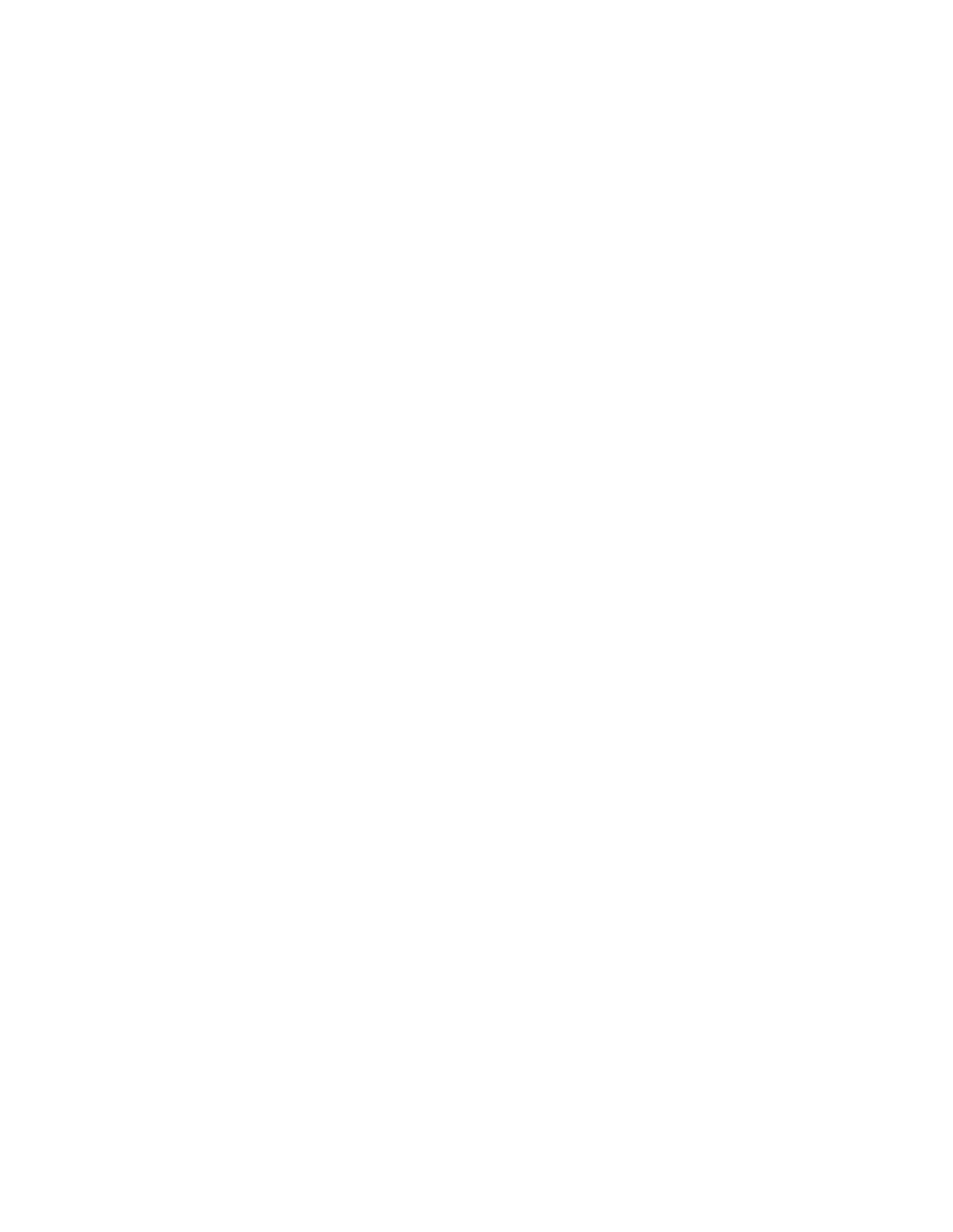#### **The Pell Standard**

What's fair? The seminal case in New York State regarding standards of fairness is the Pell decision [Pell v Board of Education, 34 NY2d 222].

Pell stands for the proposition that a penalty imposed must be proportionate to the offense and not be "shocking to one's sense of fairness." This is a high standard. Although it is common for employees to challenge penalties as shocking to one's sense of fairness, courts almost always uphold the disciplinary penalty imposed by the employer.

What kind of penalties qualify as "shocking to one's sense of fairness" in the eyes of state courts? Such penalties as:

Terminating an employee for being absent without proper authority and failing to document his absence, where the employee involved had an exemplary employment record and had suffered a stroke while visiting relatives in Egypt. [Selim v NYC Transit Authority, 220 AD2d 515]

Terminating an employee for failing to turn in his keys when ordered. [Maher v Hayduk, 218 AD2d 700]

Dismissal of a tenured elementary school principal with an "unblemished record for over 15 years" for failing to accurately track revenues and expenditures, and concealing deficits, while serving as a probationary Assistant Superintendent for Business. The court said his acts were "isolated incidents in his career and did not involve moral turpitude or fraud." [Perotti v Pine Plains CSD, 218 AD2d 803, leave to appeal denied 88 NY2d 802]

Terminating a school bus driver who used excessive force to deal with unruly students but who had just received a very positive work evaluation. [Ross v Oxford Academy & CSD, 187 AD2d 898, leave to appeal denied, 81 NY2d 705]

Suspending an employee for 30 days without pay for engaging in conduct that may result in a safety hazard. [Smith v Hager, 185 A.D.2d 612]

Demoting an employee for sleeping on duty on two occasions, although a hearing officer found the employee's supervisor had "condoned" such conduct and the hearing officer had recommended a suspension without pay for three weeks. [Stapleton v La Paglia, 207 AD2d 945]

Terminating a corrections officer who used excessive force against a prisoner while going to the aid of a fellow officer who has struggling with the inmate. An administrative law judge had recommended a penalty of suspension without pay for 60 days. [Allman v Koehler, 161 A.D.2d 114]

Dismissal of a 17-year employee who failed to report her intended absence on two occasions. "The maximum sanction that could be supported by this record is a suspension without pay for a period of two weeks," the court said. [Rathburn v Onondaga County Library, 90 AD2d 971]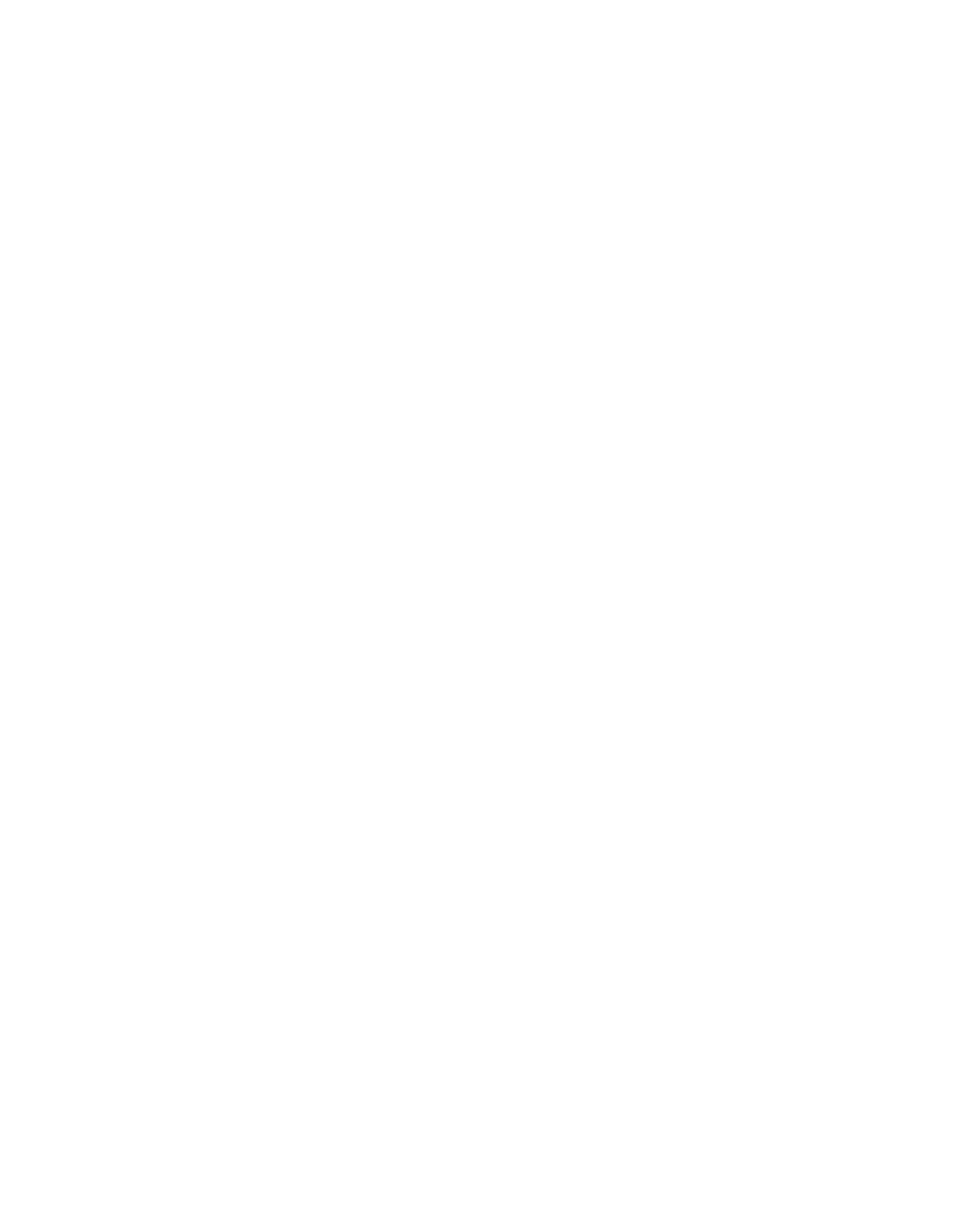#### **Court Review**

Essentially an appointing authority or an arbitrator determines the penalty to be imposed on an individual found guilty of disciplinary charges alleging a particular act or omission.

Judicial and quasi-judicial bodies may be asked to determine if the penalty imposed on individuals found guilty of the offenses was reasonable under the circumstances. Only certain circumstances, however, may the employer appeal a penalty if it feels the penalty is not harsh enough.<sup>1</sup>

One example of such an appeal is the somewhat extraordinary case of Greenburgh CSD #7 v Sobol, 237 A.D.2d 721.

In Greenburgh, a hearing panel found a teacher guilty of a number of specifications set out in charges alleging "inappropriate remarks and inappropriate physical contact" with female students by the teacher. The penalty imposed by the hearing panel: suspension without pay for one and one-half years.

The Greenburgh Central School District #7 challenged the §3020-a hearing panel's decision by appealing to the State Commissioner of Education and later the courts. [This decision was made under the "old" Section 3020-a that was in effect prior to a revision in 1994.]

The Appellate Division said it would apply Pell standard to determine whether the penalty is too lenient. Finding the penalty neither arbitrary nor capricious, the Appellate Division sustained it. The court said that the underlying facts, coupled the absence of charges ever having previously been filed against the teacher during his 21-year career, supported the Commissioner's determination that the penalty imposed was proportionate to the offenses for which the teacher was found guilty.

The authority of an arbitrator to modify the disciplinary penalty proposed by the employer was a significant issue in Communication Workers of Am., Local 1170 v Town of Greece, 85 AD3d 1668. Here the arbitrator sustained various disciplinary charges against a Town of Greece police sergeant and determined that "[t]he Town had just and sufficient cause to demote" the Sergeant. The arbitrator further determined, however, that a permanent demotion was unreasonable and arbitrary, and converted the proposed penalty to a demotion for a term of one year.

The CWA asked Supreme Court to confirm the arbitration award while the Town asked the court to vacate the award in part on the ground that the award exceeded the scope of the arbitrator's authority.

<sup>1</sup> §75 provides that the appointing authority or its representative ultimately determines guilt and the penalty to be imposed. Accordingly, only the employee would appeal an adverse decision. If, for example, a "Step 2" grievance decision granting the employee's grievance is made by the supervisor but the appointing authority disagrees with the determination, it could not appeal the supervisor's ruling. It is only in situations where a third party, i.e., an arbitrator or an independent hearing panel, makes the final disciplinary determination and imposes the penalty that it would be possible for the appointing authority to challenge the decision. In contrast, a determination of "not guilty" of one or more charges or a finding of "guilty" of one or more charges and the penalty imposed on an individual subject to disciplinary action pursuant to §3020-a of the Education Law may be appealed by either party or, in some instances, both the employer and the employee.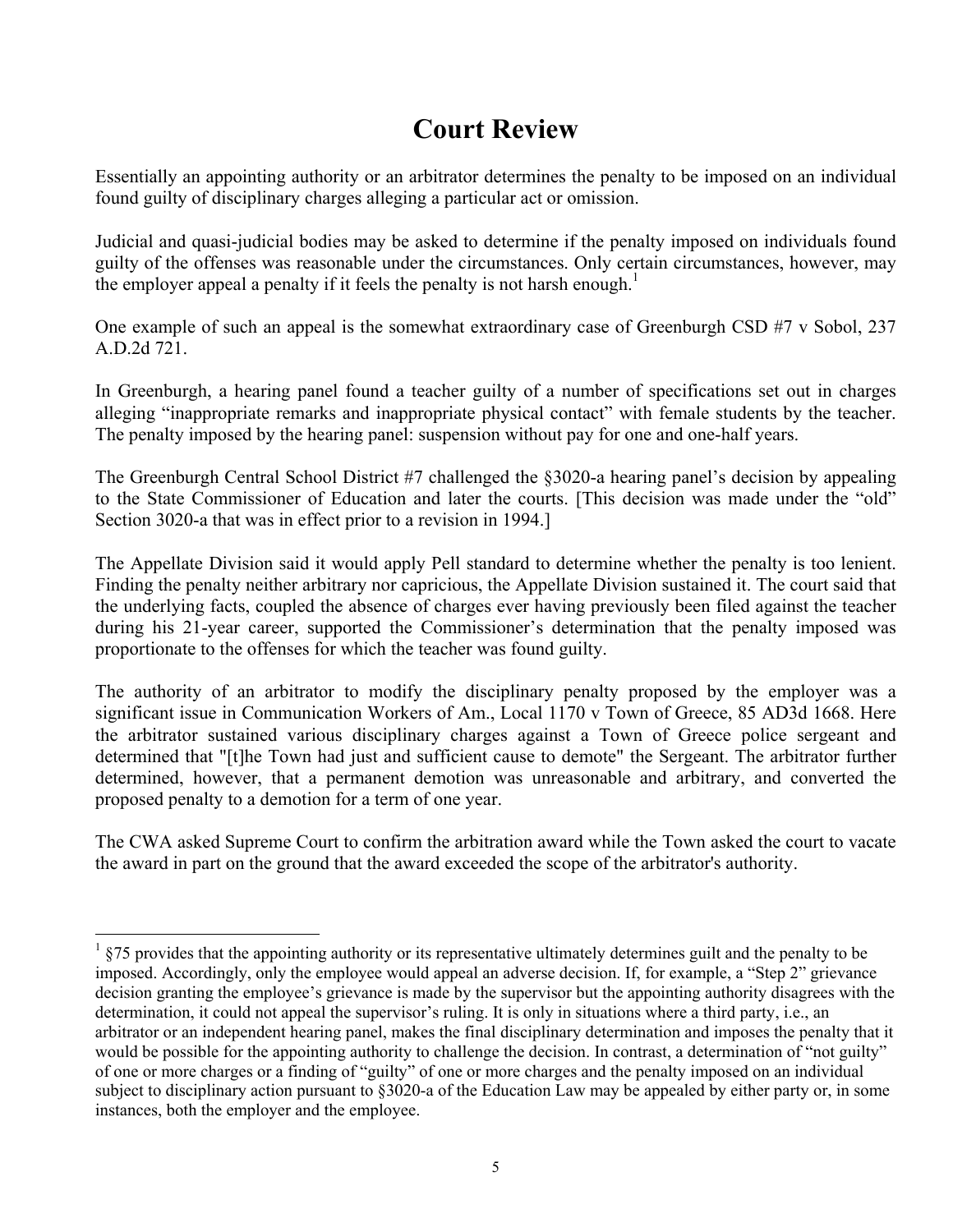Supreme Court sustained Greece's motion to vacate the award and remanded the matter to the Town for its imposition of a new penalty.

In response to CWA's appeal, the Appellate Division held that Supreme Court erred in vacating that part of the arbitration award reducing the penalty to a demotion for a term of one year and remitted the matter "to the Town for reconsideration of the penalty to be imposed upon" the Sergeant and confirmed the arbitration award.

The Appellate Division said that an arbitrator's award may be vacated on the ground that an arbitrator exceeded his or her power "only where the arbitrator's award violates a strong public policy, is irrational or clearly exceeds a specifically enumerated limitation on the arbitrator's power.<sup>"2</sup>

The Court explained that "It is well established that "an arbitrator has broad discretion to determine a dispute and fix a remedy and that any contractual limitation on that discretion must be contained, either explicitly or incorporated by reference, in the arbitration clause itself'," citing Matter of State of New York [Dept. of Correctional Servs. Council 82, AFSCME], 176 AD2d 1009, lv denied 79 NY2d 756. Further, the Appellate Division pointed out that "To exclude a substantive issue from arbitration, therefore, generally requires specific enumeration in the arbitration clause itself of the subjects intended to be put beyond the arbitrator's reach."

Specifically the court decided that the underlying collective bargaining agreement [CBA] authorized the arbitrator to determine that the imposed punishment is "unreasonable, arbitrary or capricious" and if so found, the CBA specifically provides that, "where the penalty imposed is found to be unreasonable, arbitrary or capricious," the arbitrator may make a determination "with respect to the penalty imposed upon the grievant . . . ."

The Appellate Division pointed out that while the CBA does not explicitly authorize an arbitrator to substitute an appropriate penalty upon determining that the penalty imposed by the Town is unreasonable, arbitrary or capricious, there is likewise no such "specifically enumerated limitation on the arbitrator's power."

Accordingly, the court conclude that the arbitrator did not exceed his authority in modifying the grievant's penalty from a permanent demotion to a demotion for a term of one year.

In contrast, the arbitrator does not have the power to modify an arbitration award that has been judicially confirmed.<sup>3</sup> When a final arbitration award has been rendered finally resolving the dispute between the parties, and the award has been judicially confirmed, a judgment enforceable by the courts has been

<sup>&</sup>lt;sup>2</sup> Courts have also vacated an arbitration award where it is determined that the award "violated strong public policy." See Ford v CSEA, 94 AD2d 262, in which the court addresses the critical question of the power of an arbitrator to render a decision which impacts on or affects a public policy.

<sup>&</sup>lt;sup>3</sup> Kalyanaram v New York Inst. of Tech., 91 AD3d 532.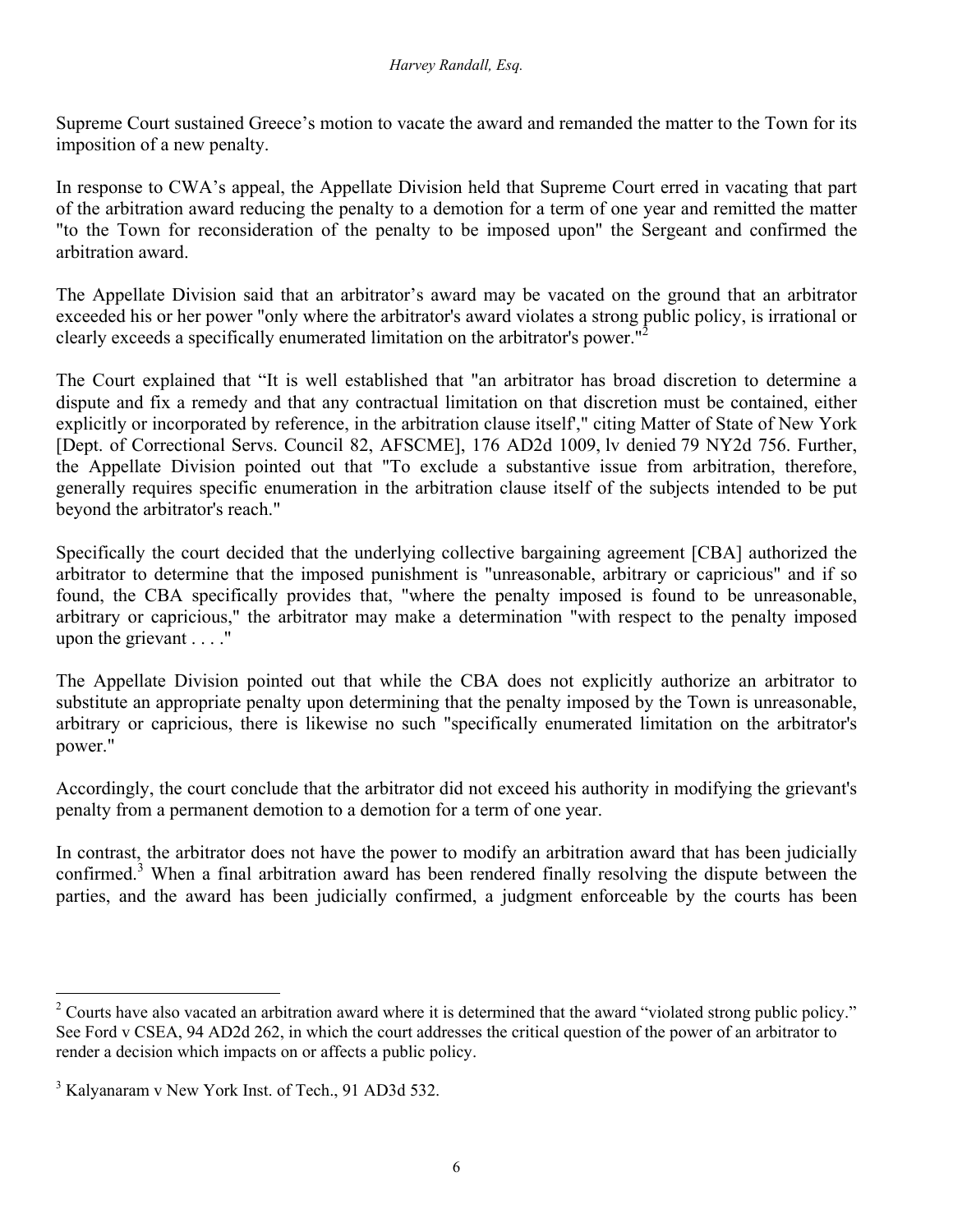entered (*see* CPLR 7514)," the arbitrator is *functus officio*,<sup>4</sup> "without power to amend or modify the final award."

<sup>&</sup>lt;sup>4</sup> **Functus officio** means "having performed his office." Where, as in Kalyanaram, there has been a final judicial determination concerning the matter, the arbitrator no longer has jurisdiction.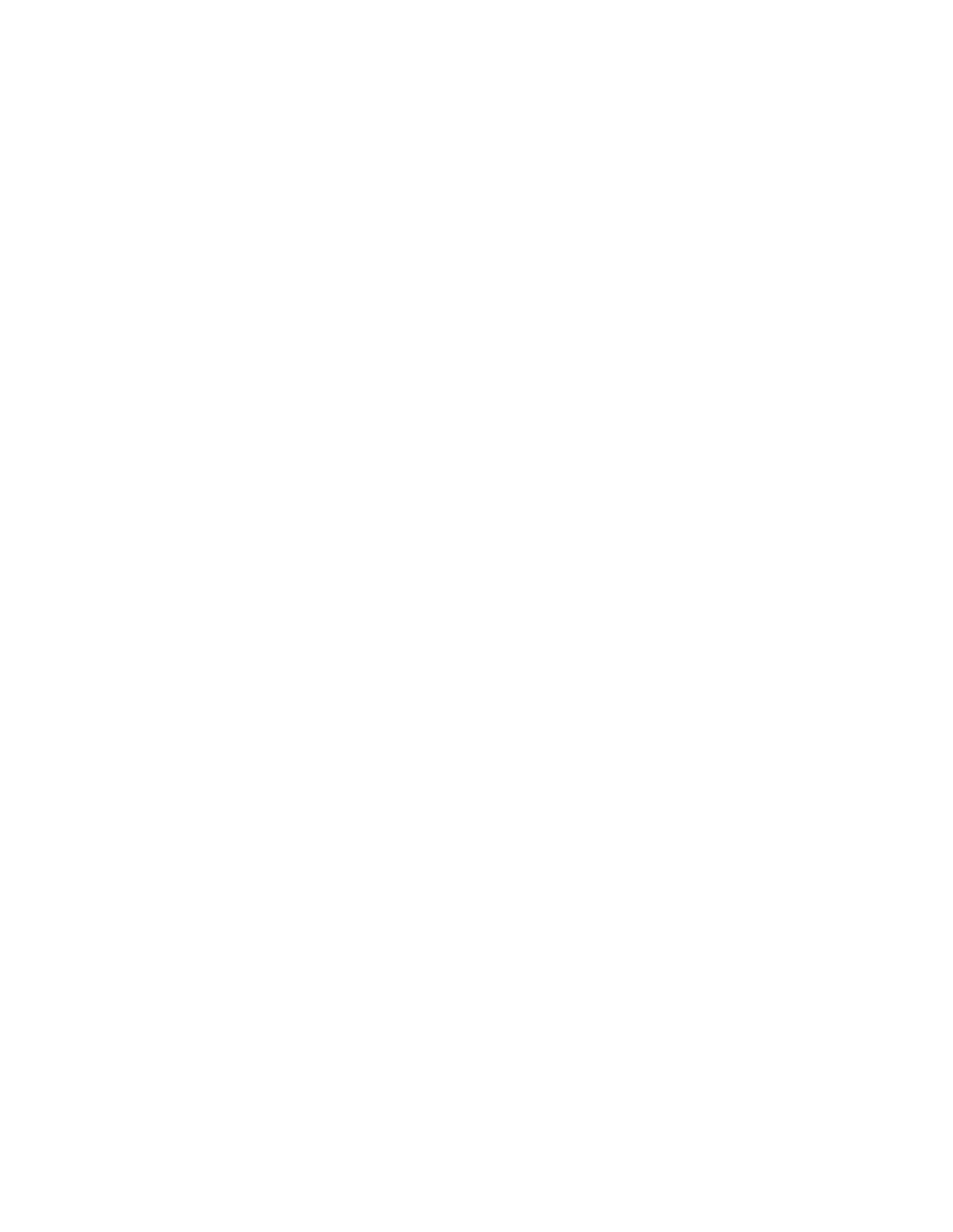#### **Lawful Penalties**

Lawful penalties under Section 75 are:

Reprimand

Fine not to exceed \$100

Suspension without pay not to exceed two months

Demotion in grade or title

Dismissal

There are other State statutes vesting powers in public employers similar to those set out in §75 of the Civil Service Law.

For example, §155 of the Town Law and §137 of the Second Class Cities Law sets out procedures for taking disciplinary action against a police officer or firefighter employed by the jurisdiction while §8-804 of the Village Law addresses initiating disciplinary actions against members of a village police force. These provisions set out the lawful penalties that may be imposed on employees being discipled pursuant to such law. $5$ 

Under Section 75 these penalties are mutually exclusive. For instance, if the employee is found guilty of one or more of the charges and specifications, the employer may impose for a single offense a penalty of suspension without pay or a reprimand, but not both. [Sinnott v Finnerty (2nd Dept, 1985) 113 AD2d 836]

However, multiple penalties are possible for multiple offenses [See, for example, Wilson v Sartori, 70 AD2d 959].

There are other possible exceptions to the prohibition on "multiple penalties" being imposed on an individual.

In Seabrook v New York, NYS Sup. Ct., Ia Part 5, Justice Stallman<sup>6</sup>, a case involving efforts to curb chronic absenteeism, the court considered the unilateral adoption of an employer policy that provided that any employee who was out sick more than 12 days in a 12-month period (excluding absences for certain specified reasons), would be deemed to be guilty of "chronic absenteeism" and could lose of one or more of the following discretionary benefits and privileges:

1. Assignment to a steady tour;

 $\overline{a}$  $<sup>5</sup>$  See, also, McKinney's Unconsolidated Law  $§1041$  which addressed the removal of police officers in the</sup> competitive class and Chapter 360 of the laws of 1911 addressing certain terms and conditions of employment affecting police officers.

<sup>&</sup>lt;sup>6</sup> Not selected for publication in the Official Reports.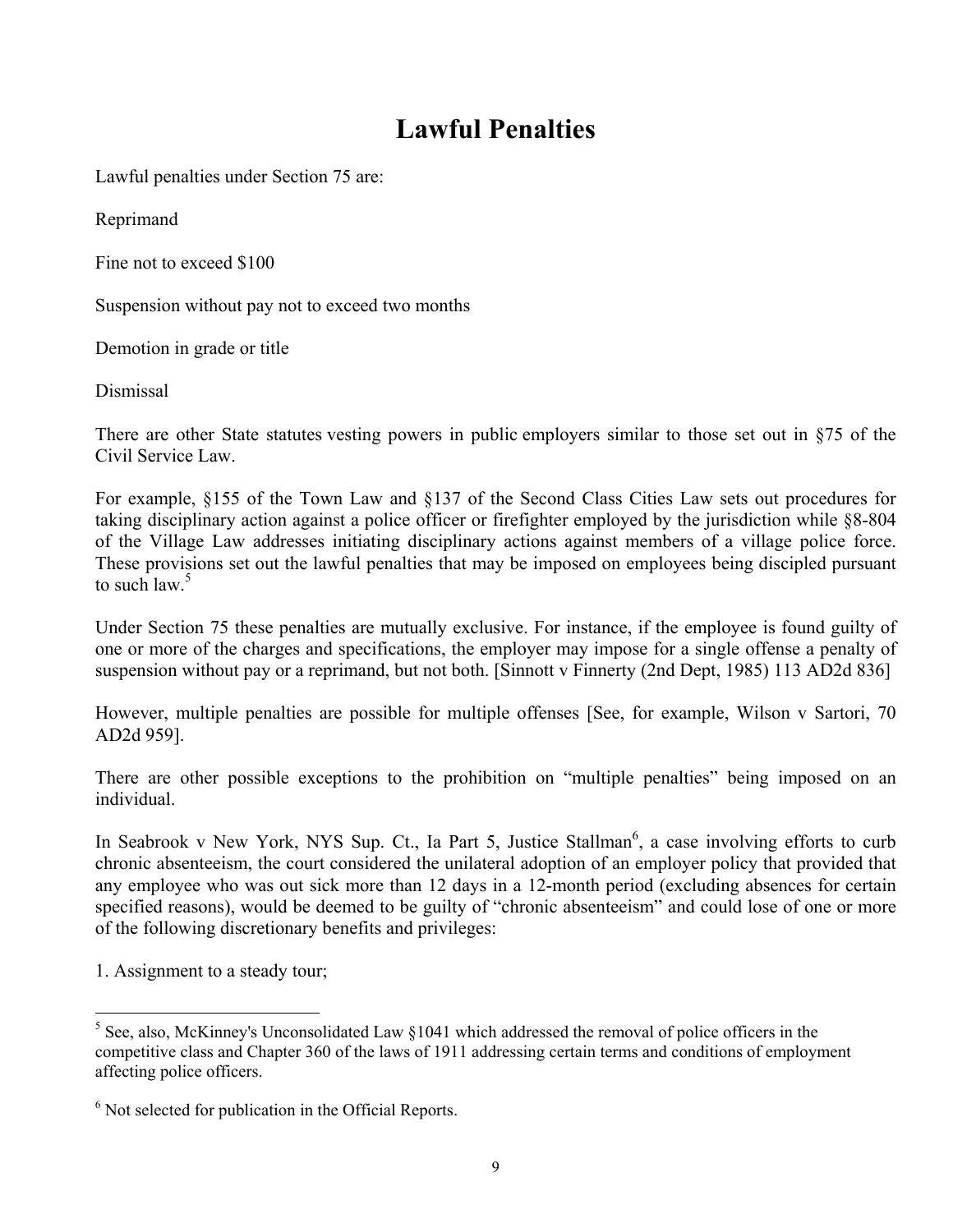- 2. Assignment to a specified post or duties;
- 3. Access to voluntary overtime;
- 4. Promotions;
- 5. Secondary employment;
- 6. Assignment to preferential/special units or commands; and

7. Transfers.

The Union sued, contending that the policy violated §§75 and 76 of the Civil Service Law.

The Union's theory: The policy imposes disciplinary sanctions without providing the individual with the notice and hearing required by Section 75 as a condition precedent to initiating a disciplinary action.

The court dismissed the Union's petition, holding that the mandates set out in §§75 and 76 were inapplicable because the penalties set out in the policy do not include any of the sanctions or penalties set out in CSL Section 75(3) with respect to a correction office deemed to be a "chronic absentee."

Justice Stallman said that CSL §75 specifically limits the imposition of disciplinary penalties to those set out in the section. The employer may not impose penalties exceeding those set by statute. As an example of this principle, Justice Stallman cited Cepeda v Koehler, 159 AD2d 290.

In Cepeda the court held that a penalty consisting of forfeiture of 15 vacation days plus the payment of \$1,500 fine violated the penalty provisions of Section 75, which only sanctions the imposition of a "single" penalty" from among those enumerated.

In another multiple penalty case, Matteson v City of Oswego, 186 A.D.2d 1017, the Appellate Division overturned the penalties imposed by the appointing authority and remanded the matter for the imposition of a new, appropriate penalty.

Oswego had imposed the following penalties on Matteson: (1) suspension without pay for 30 days; and (2) demotion to a lower grade position; and (3) restitution of \$3,699.48.

The Appellate Division held that the penalty meted out was contrary to law in that "the imposition of multiple penalties was improper" under §75.3 of the Civil Service Law.

In contrast, in cases involving the imposition of a penalty by an arbitrator pursuant to a "contract" disciplinary procedure" the courts have held that the only limitations on the penalty to be imposed is the

<sup>&</sup>lt;u>.</u>  $<sup>7</sup>$  In contrast, it could be argued that the imposition of any penalty given in response to misconduct requires a pre-</sup> imposition hearing in accordance with Section 75 and then only the Section 75 penalties may be imposed if the individual is found guilty of the charge[s]. The mischief implicit in the Seabrook rationale is that an appointing authority could by simply imposing a "non-Section 75" sanction on an individual escape having to provide the employee with administrative due process.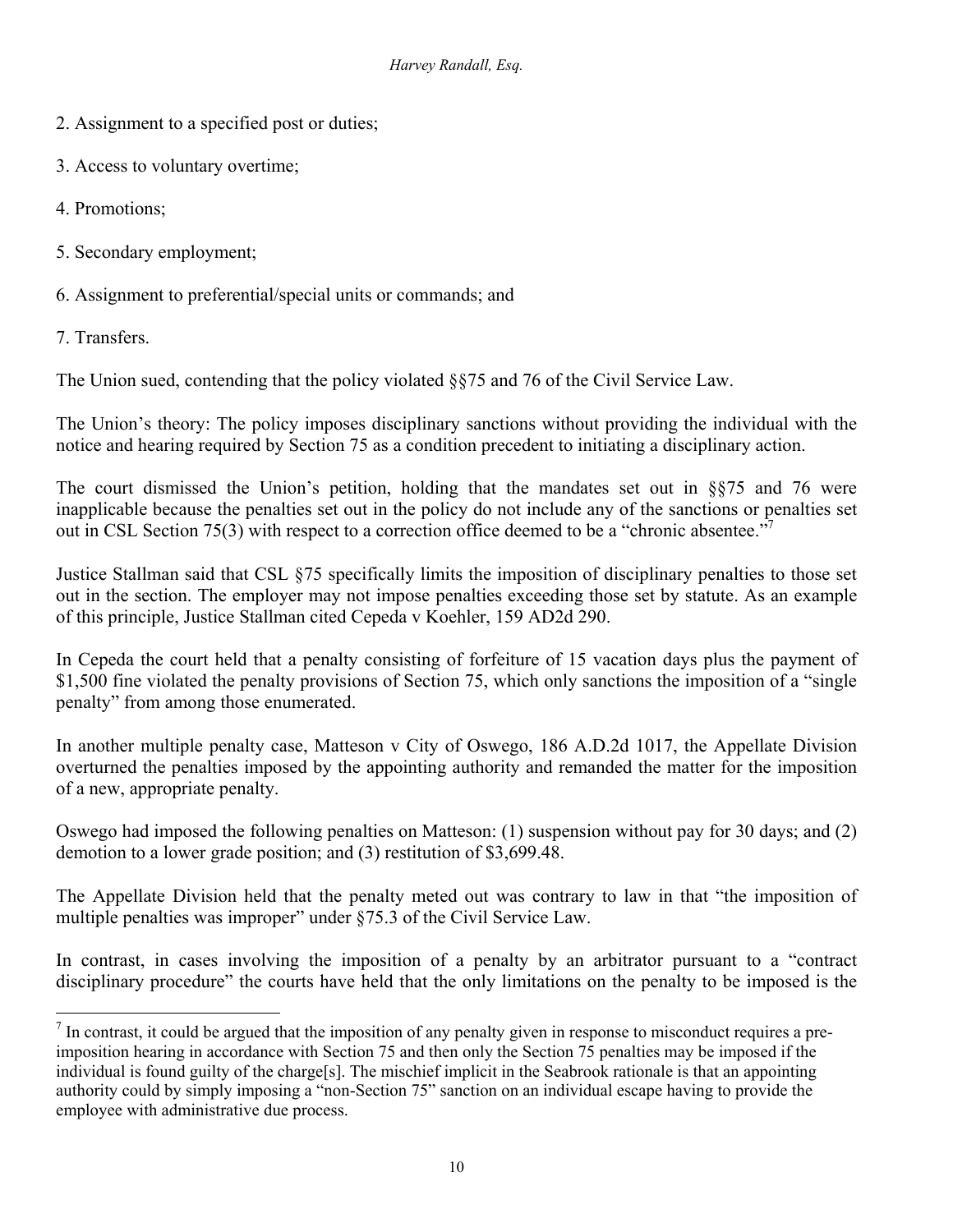sound judgment of the arbitrator. Rarely are arbitrators limited as to the penalties or combination of penalties they can assign.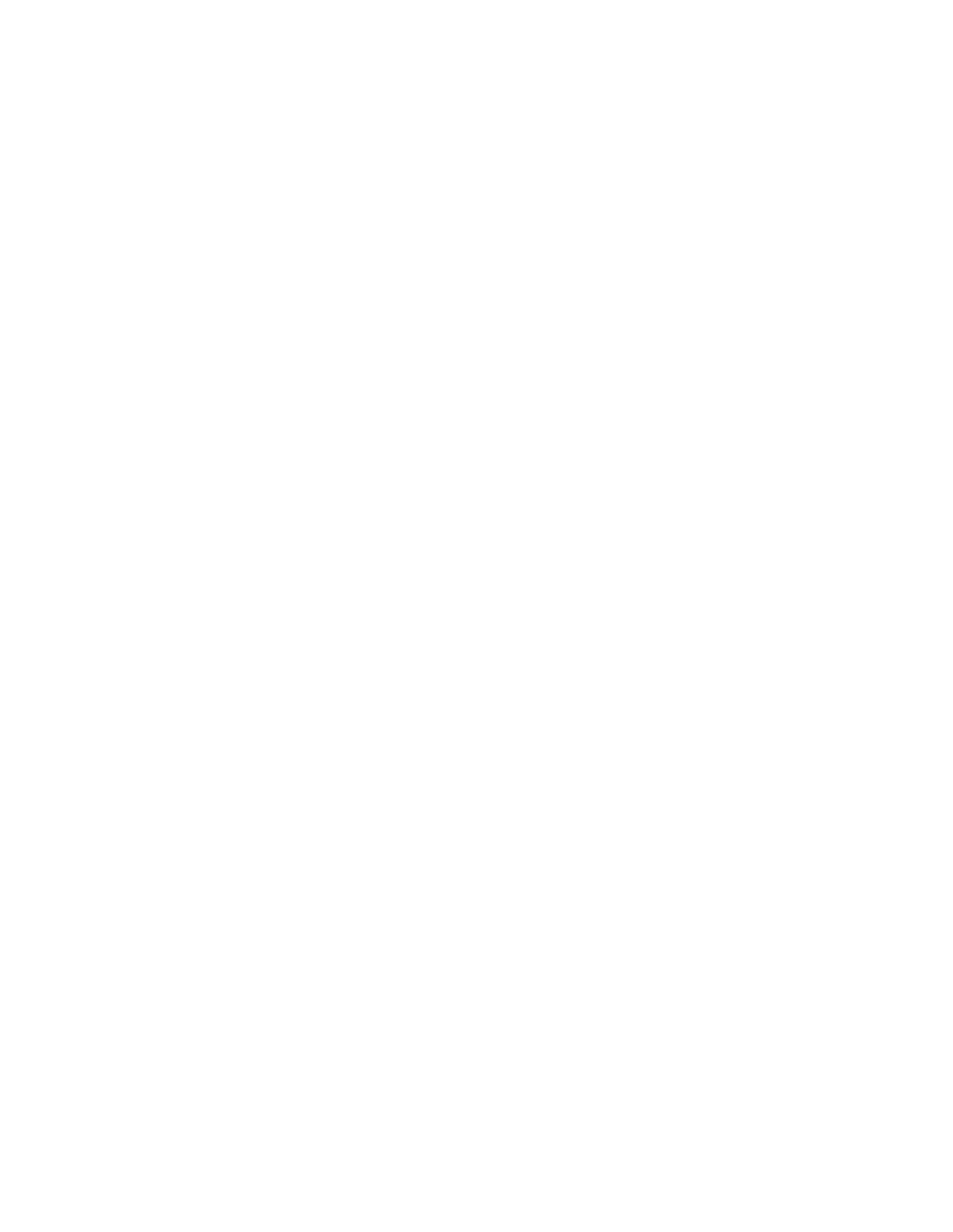#### **Recommending Penalties**

In the New York State public service employers have the burden of proposing penalties, determining penalties or both. It is normal procedure after a disciplinary investigation for the employer to write a letter to the employee that specifies disciplinary charges, and typically such a letter will include a proposed penalty.

Under Section 3020-a an arbitrator or a panel of arbitrators will consider the evidence and the penalty proposed and make a binding decision as to the penalty imposed. Under Section 75 the decision to impose a penalty remains with the employer; hearing officers only make findings of fact and a recommendation as to the penalty to be imposed.

What should an employer consider in proposing or setting a penalty?

1. Employment record. The employee's personnel history may be considered in setting a penalty, provided the employee is advised that this will be done and is given an opportunity to comment on the contents of his or her file. [See Bigelow v Trustees of the Village of Gouverneur, 63 NY2d 470; Doyle v Ten Broeck, 52 NY2d 625]. Relevant questions include: Is this the employee's first offense of this nature, or is there a pattern of offenses? Has the employee been disciplined or served with disciplinary notice in the past?

Notably, a series of petty offenses by a single individual may have a cumulative impact in the setting of a penalty. In fact, courts have approved the dismissal of an employee for a series of misdeeds that if considered individually would not have been viewed as justifying termination.<sup>8</sup>

For example, a bus driver was terminated after he reported 30 minutes late to a scheduled class on customer service. While that might seem excessively harsh, the Appellate Division upheld the penalty because the driver was simultaneous found guilty of threatening a supervisor. He was also found guilty of operating his bus ahead of schedule in one instance. A state Supreme Court Justice noted that Robinson had been given a warning and a reprimand prior to being served with the four formal disciplinary charges and "a total of five violations in so short a time weighs heavily here" [Robinson v NYC Transit Authority, not selected for publication in the Official Reports].

2. Taylor Law agreements. Does the controlling collective bargaining agreement set penalties for this type of offense? Does it provide for harsher penalties for repeated offenses?

3. Employer's records and history. Does the employer have any written guidelines on how certain offenses will be handled? Were other employees who committed similar misconduct subject to disciplinary action? What penalties were imposed for similar offenses involving other employees?

4. Employee's awareness of the issue. Was the employee told of the expected standard of behavior or performance? Was there any change or improvement?

<sup>&</sup>lt;sup>8</sup> See, for example, Shafer v Board of Fire Commr., Selkirk Fire Dist., 2013 NY Slip Op 04414.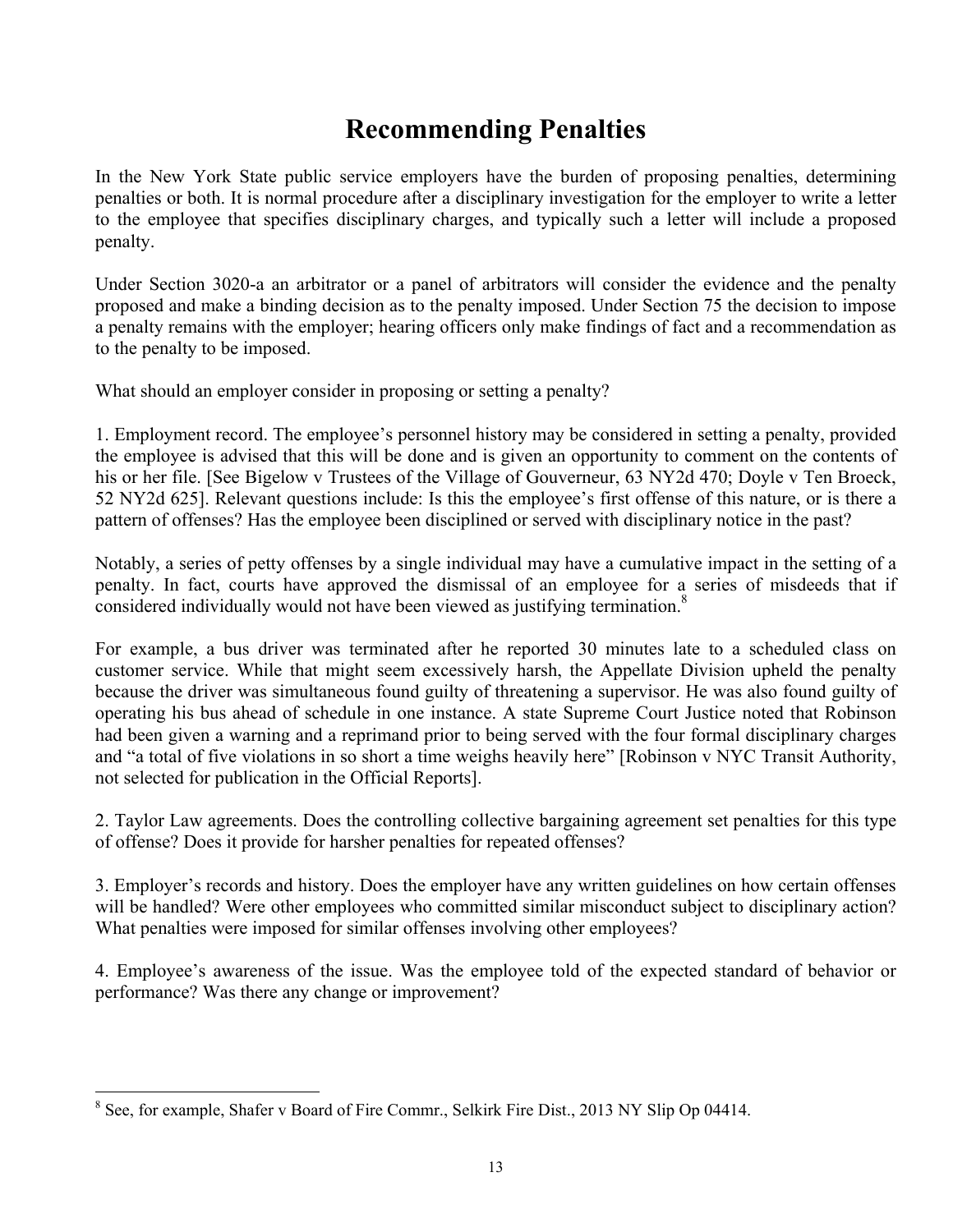5. Mitigating circumstances. If the employer is aware of any mitigating circumstances, these should be considered [See below for examples of "mitigating circumstances considered by arbitrators and the courts.]

6. Decisions by other jurisdictions. What penalty was imposed for similar offenses by other jurisdictions? If challenged, were they sustained by the courts and for what reasons. Although every disciplinary situation is unique, research into similar cases is appropriate and can inform the decision-maker on setting of penalties.

7. Relevant laws. In certain cases laws compel dismissal if the employee is found guilty of charges in a judicial forum. Section 30 of the Public Officers Law, for instance, operates to remove a public officer from the position without any reference to any administrative proceeding by the employer -- if the public officer has been convicted of a felony or a crime involving the violation of the individual's oath of office. In such cases the employee is not entitled to any administrative due process. The legal argument here is that the individual did receive due process in the criminal proceeding, so due process has not been denied.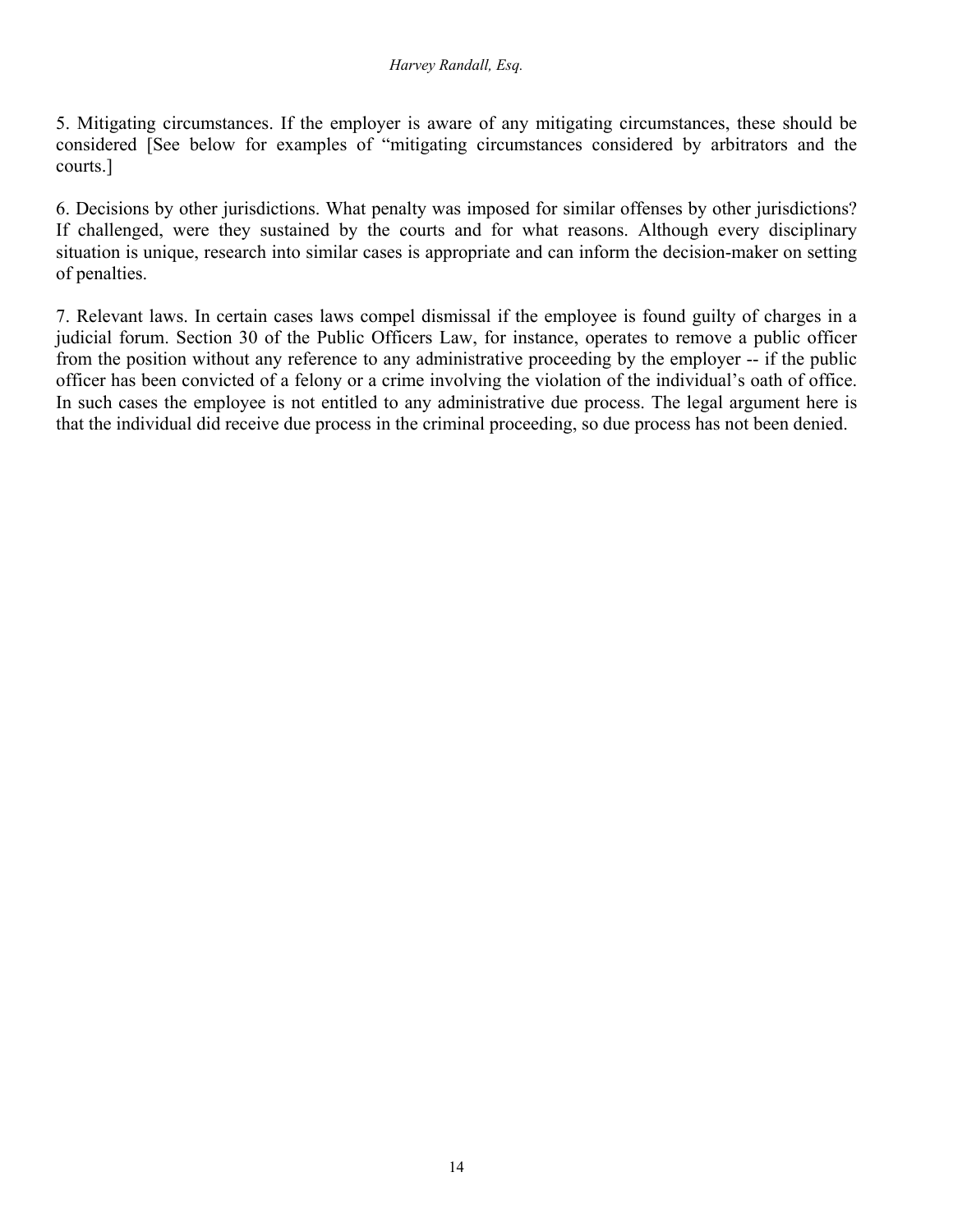#### **Considering the Individual's Employment History in Disciplinary Actions**

The Section 75 hearing officer admitted the accused employee's performance evaluations during the proceeding at the request of the appointing authority, indicating that the evaluations would be considered in determining the penalty the hearing officer would recommend if he found the employee guilty of one or more of the disciplinary charges.

The question raises a number of issues, including the following:

1. May such records be introduced into the record at the disciplinary hearing?

2. If the employee is found guilty of charges unrelated to adverse material in his or her personnel record, may the hearing officer use such information to recommend a penalty to be imposed by the appointing authority?

3. If the employee is found guilty of charges related to an adverse comment in his or her personnel records should further consideration be barred on the grounds of "double jeopardy?"

#### **Introducing the employee's personnel record:**

In Scott v Wetzler, 195 AD2d 905, the Appellate Division, Third Department rejected Scott's argument that he was denied due process because the Section 75 hearing officer allowed evidence concerning his performance evaluations to be introduced during the disciplinary hearing.

The court said that "such evidence was relevant to the determination of an appropriate penalty," noting that Scott was allowed an opportunity to rebut these records and to submit favorable material contained in his personnel file.

#### **Considering the personnel record:**

Having introduced the employee's personnel records, for what purpose(s) may they be used?

In Bigelow v Village of Gouverneur, 63 NY2d 470, the Court of Appeals said that such records could be used to determine the penalty to be imposed if:

1. The individual is advised that his or her prior disciplinary record would be considered in setting the penalty to be imposed, and

2. The employee is given an opportunity to submit a written response to any adverse material contained in the record or offer "mitigating circumstances."

In some instances, the individual's personnel record may serve to mitigate the penalty imposed.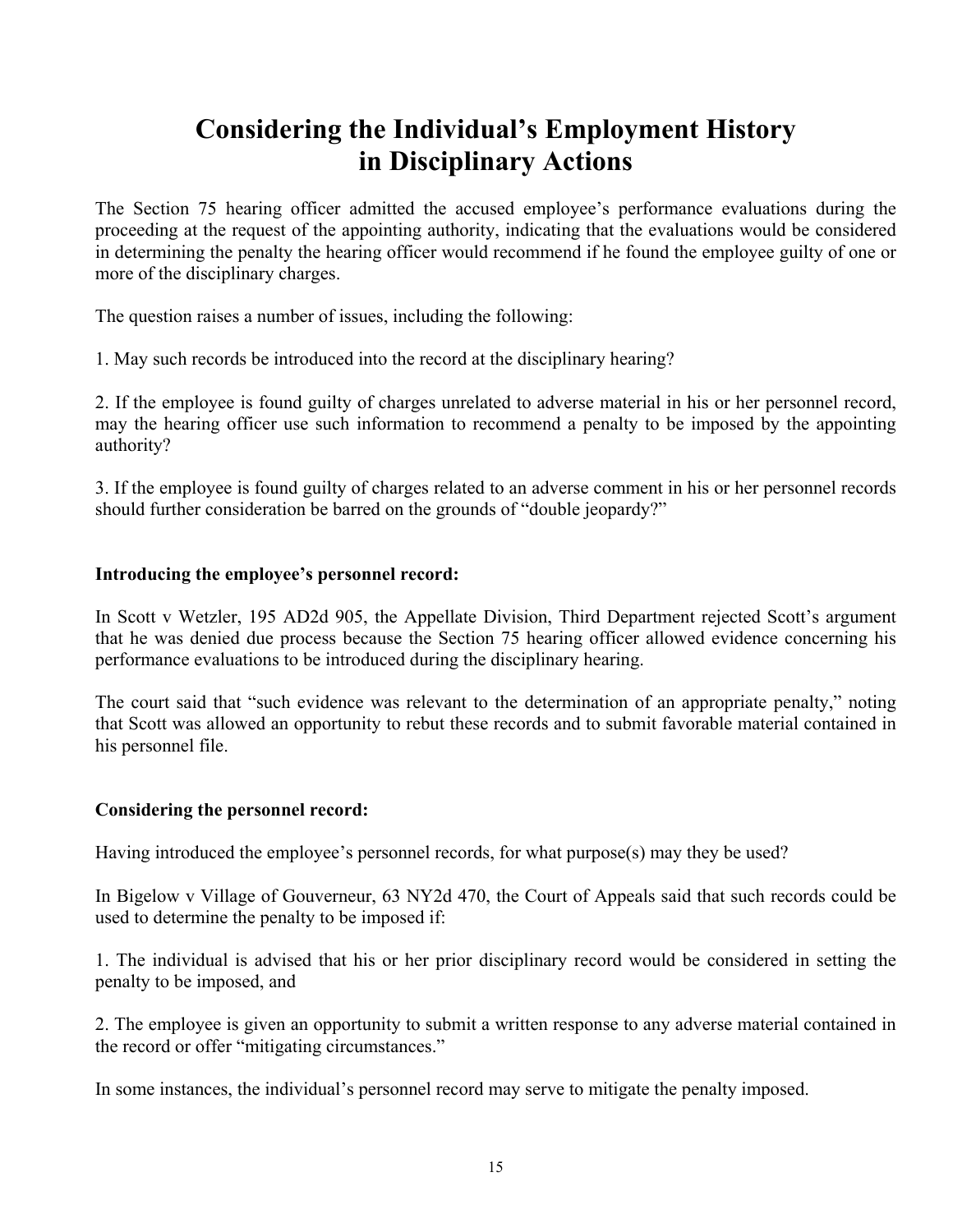For example, in Principe v New York City Dept. of Educ., 20 NY3d 963, the Court of Appeal, Judge Smith dissenting, said that Appellate Division [94 AD3d 43] "correctly determined that the penalty of termination imposed on petitioner was excessive in light of all the circumstances."

The Appellate Division had decided that "Given all of the circumstances, including the educator's "spotless record as a teacher for five years and his promotion to dean two years prior to the incidents at issue," the penalty excessive and shocking to [its] sense of fairness, citing the Pell Doctrine [Pell v Board of Educ. Of Union Free School Dist. No. 1 of Towns of Scarsdale & Mamaroneck, Westchester County, 34 NY2d 222]."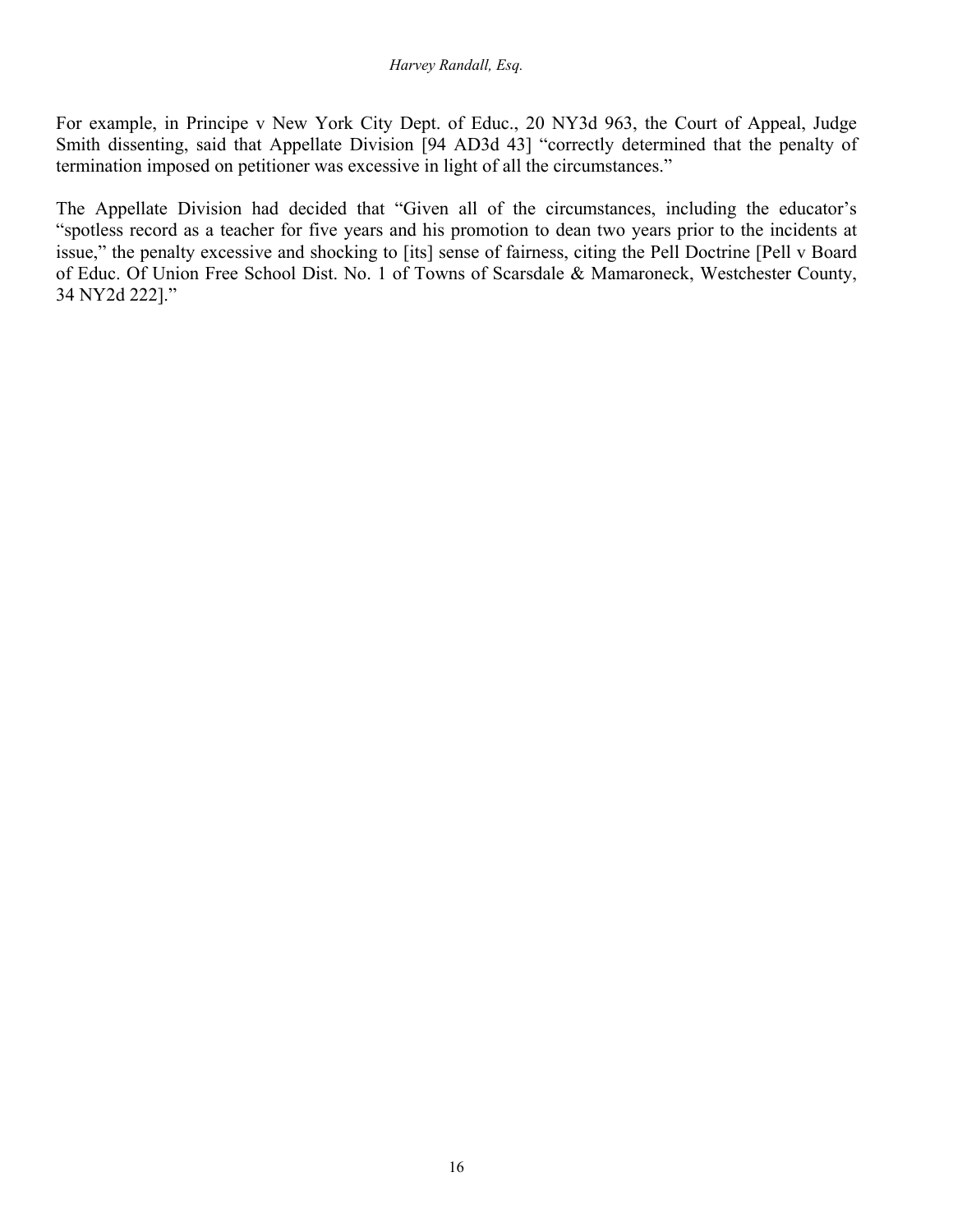## **Is Criticism Discipline?**

In Holt v Board of Education, 52 NY2d 625, the Court of Appeals ruled that performance evaluations and letters of criticism placed in the employee's personnel file were not "disciplinary penalties" and thus could be placed there without having to first hold a disciplinary proceeding.

In other words, the appointing authority's placing correspondence critical of the employee's conduct or performance in his or her personnel file did not constitute discipline.

The basic rule set out in Holt is that a statutory disciplinary provision such as Section 75 of the Civil Service Law does not require that an employee be given a hearing or permitted to grieve every comment or statement by his or her employer that he or she may consider a criticism.

In contrast, alleged "constructive criticism" may not be used to frustrate an employee's right to due process as set out in Section 75 of the Civil Service Law, Section 3020-a of the Education Law or a contract disciplinary procedure.

As the Commissioner of Education indicated in Fusco v Jefferson County School District, CEd, 14,396, decided June 27, 2000, and Irving v Troy City School District, CEd 14,373, decided May 25, 2000: Comments critical of employee performance do not, without more, constitute disciplinary action. On the other hand, counseling letters may not be used as a subterfuge for avoiding initiating formal disciplinary action against a tenured individual.

What distinguishes lawful "constructive criticism" of an individual's performance by a supervisor and supervisory actions addressing an individual's performance that are disciplinary in nature? This could be a difficult question to resolve.

As the Court of Appeals indicated in Holt, a "counseling memorandum" that is given to an employee and placed in his or her personnel file constitutes a lawful means of instructing the employee concerning unacceptable performance and the actions that should be taken by the individual to improve his or her work<sup>9</sup>

In the Fusco and Irving cases the Commissioner of Education found that "critical comment" exceeded the parameters circumscribing "lawful instruction" concerning unacceptable performance.

In Fusco's case, the Commissioner said that "contents of the memorandum" did not fall within the parameters of a "permissible evaluation" despite the school board's claim that the memorandum was "intended to encourage positive change" in Fusco's performance.

The Commissioner noted that the memorandum "contains no constructive criticism or a single suggestion for improvement." Rather, said the Commissioner, the memorandum focused on "castigating [Fusco] for prior alleged misconduct."

<sup>9</sup> In Trupiano v Board of Educ. of E. Meadow Union Free School Dist**.,** 89 AD3d 1030, the Appellate Division held that placing a counseling memo in the teacher's personnel file as a §3020-a disciplinary penalty was within the arbitrator's power and did not violate public policy.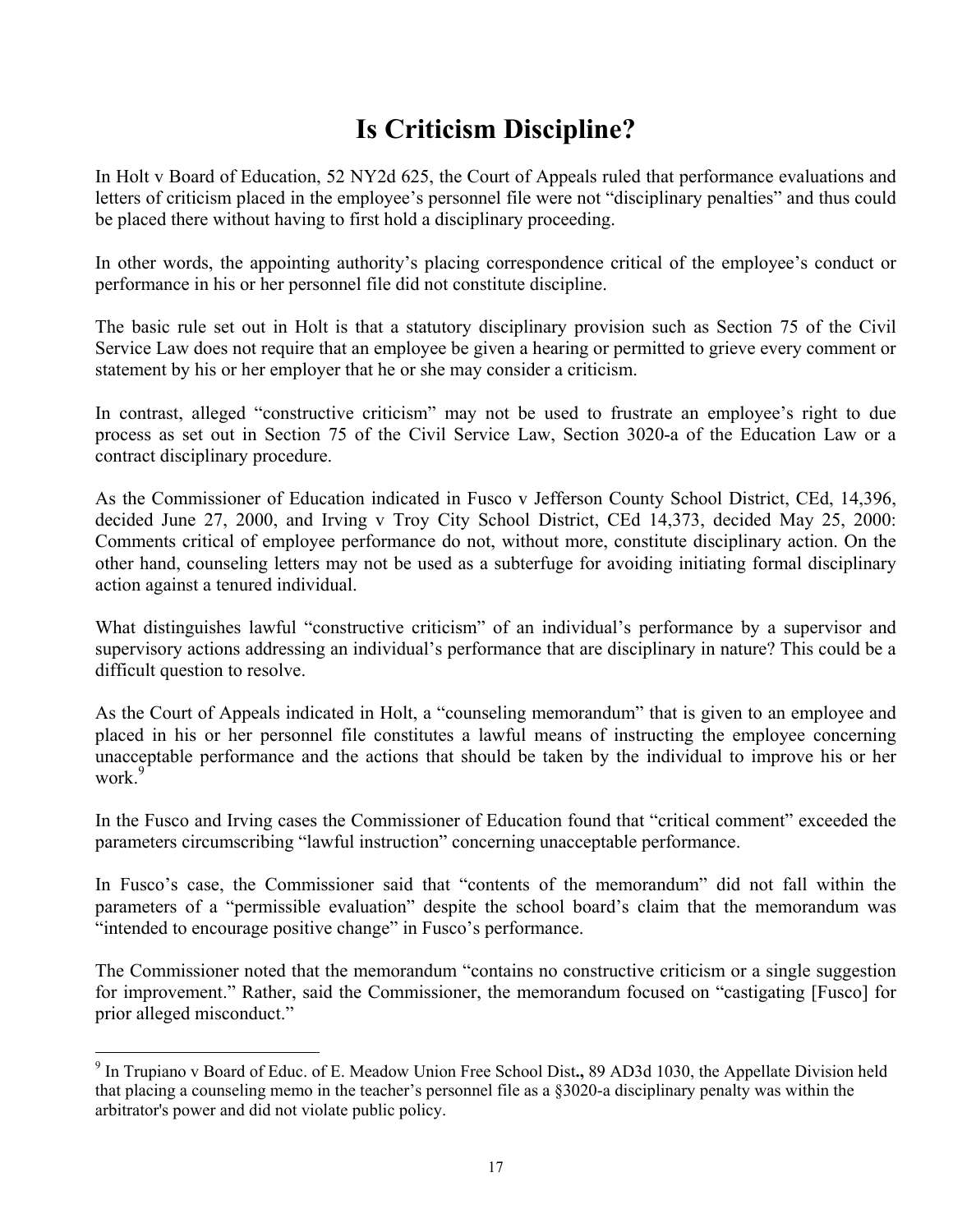In Irving's case, a school principal was given a letter critical of her performance and the next day reassigned to another school where she was to serve as an assistant principal.

The Commissioner ruled that these two actions, when considered as a single event, constituted disciplinary action within the meaning of Section 3020-a of the Education Law.

Sometimes an individual alleges that he or she has been subjected to "double jeopardy" because a "counseling memorandum" was placed in the individual's personnel file and later disciplinary charges involving the same event(s) are served upon the individual. Does including or incorporating the events set out in the counseling memorandum as charges constitute "double jeopardy?"

No, according to the Court of Appeal's ruling in Patterson v Smith, 53 NY2d 98.

In Patterson the court said that including charges concerning performance that were addressed in a counseling memorandum was not "double jeopardy." The court explained that a "proper counseling memoranda" contains a warning and an admonition to comply with the expectations of the employer. It is not a form of punishment in and of itself. $10$ 

Accordingly, case law indicates that giving the employee a counseling memorandum does not bar the employer from later filing disciplinary charges based on the same event. Further, the memorandum may be introduced as evidence in the disciplinary hearing or for the purposes of determining the penalty to be imposed if the individual is found guilty.

The employer, however, may not use the counseling memorandum or a performance evaluation to avoid initiating formal disciplinary action against an individual as the Fusco and Irving decisions by the Commissioner of Education demonstrate.

#### **Indemnification**

 $\overline{a}$ 

Managers in the public service should be aware that they may be held personally liable for the payment of damages won by an employee who has been unlawfully dismissed from his or her position, unless the managers are able to claim indemnification under Section 17 or Section 18 of the Public Officers Law.<sup>11</sup>

Section 17 of the Public Officers Law provides for the defense and indemnification of State officers and employees, and certain others, if they are sued as the result of their performing, or not performing, an official duty.

<sup>&</sup>lt;sup>10</sup> Further, an employee's personnel record may be considered in determining an appropriate penalty, which record could include "counseling memoranda." Dundee Central School District v Douglas Coleman, Supreme Court Yates County 2011 NYSlipOp 31144(U) [Not selected for publication in the Official Reports]

 $11$ In addition, §19 of the Public Officers Law applies in criminal actions and provides for the State to pay reasonable attorneys' fees and litigation expenses incurred by or on behalf of an officer or employee of the State as the employer in his or her defense of a criminal proceeding in a State or Federal court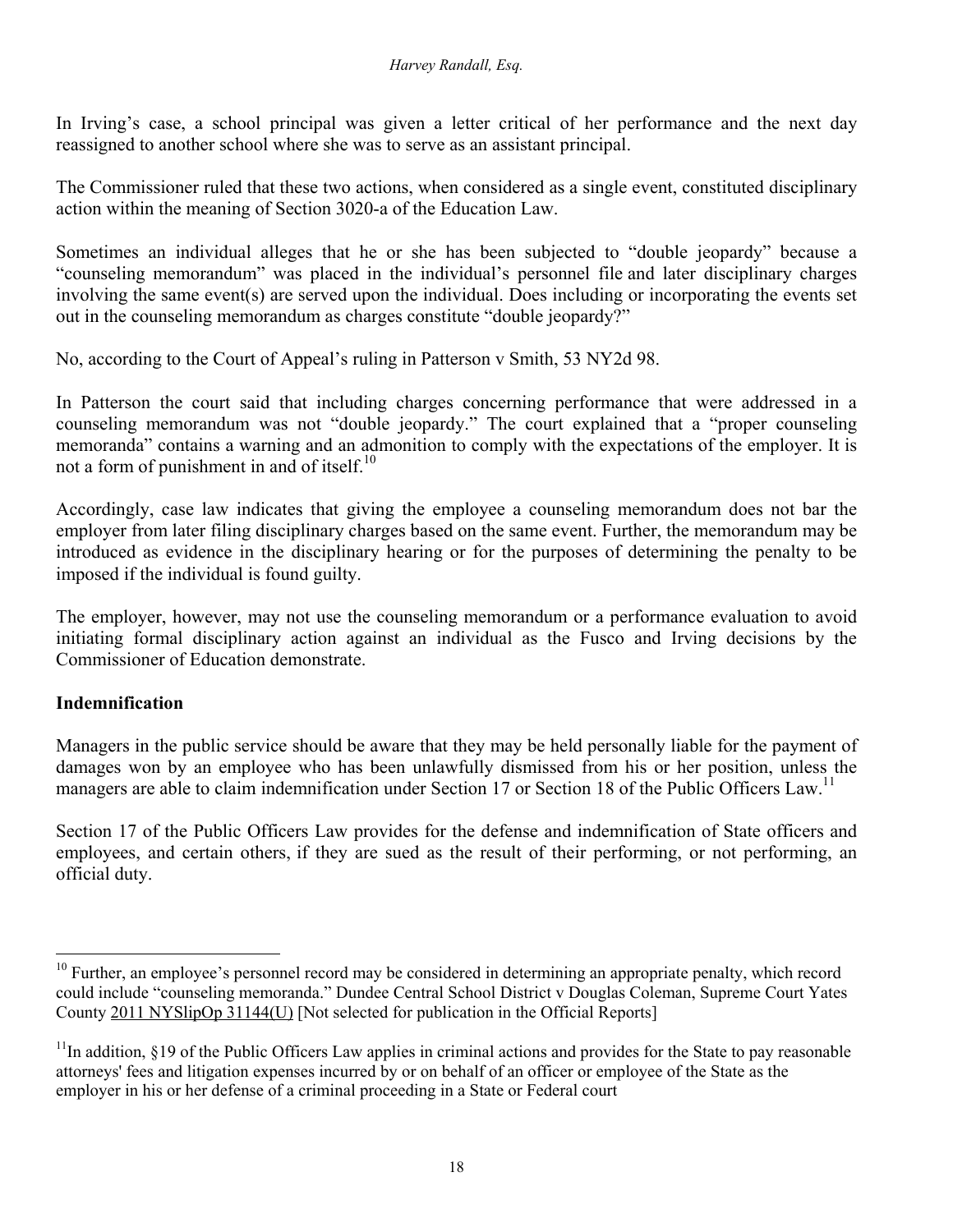Section 17 states:

The state shall indemnify and save harmless ... in the amount of any judgment obtained ... in any state or federal court ... or the amount of any settlement ... or shall pay such judgment or settlement; provided, that the act or omission from which such judgment or settlement arose occurred while the employee was acting within the scope of his public employment or duties; the duty to indemnify and save harmless or pay prescribed by this subdivision shall not arise where the injury or damage resulted from intentional wrongdoing on the part of the employee.

Section 18 of the Public Officers Law provides for the "defense and indemnification of officers and employees of public entities" other than the State where the jurisdiction has adopted a local law or taken other appropriate action to confer the benefits available under Section 18 upon its officers and employees. $12$ 

Under both §§17 and 18, however, the key to claiming representation and indemnification is that the individual was acting within the scope of his or her employment.

The jurisdiction's chief legal officer typically determines whether or not the individual was acting within the scope of his or performance of official duties.

#### **Expiration of a Penalty**

 $\overline{a}$ 

The Commissioner of Education was asked to resolve an interesting, but rare, penalty issue -- what happens if the penalty imposed is a suspension without pay and the individual is in jail during part of the "period of the suspension?" [Manning v Warsaw CSD, CEd 14071]

The Warsaw Central School District had served disciplinary charges against a tenured teacher, William Manning, Jr., related to his alleged operating a motor vehicle under the influence of alcohol.

Following a disciplinary hearing and an appeal, on November 22, 1994 former Commission of Education Sobol issued a decision and imposed a penalty of suspension without pay for two years. The decision was sustained by a State Supreme Court justice [Manning v Sobol, August 7, 1995, Not selected for publication in the Official Reports].

 $12 \text{ }\$18$  of the Public Officers Law permits a public entity to adopt a local law, by-law, resolution, rule or regulation to indemnify and save harmless its employees from liability in the event there is a judgment against them resulting of an act or omission as a result of the individual acting within the scope of his or her public employment or duties. However, a public entity, for the purposes of §18, means a county, city, town, village or any other political subdivision or civil division of the state, a school district, a BOCES or other entity operating a public school, a college, community college or university, a public improvement or special district, a public authority, commission, agency or a public benefit corporation. It also includes "any other separate corporate instrumentality or unit of government." See, also, See Informal Opinions of the Attorney General; 2011-9..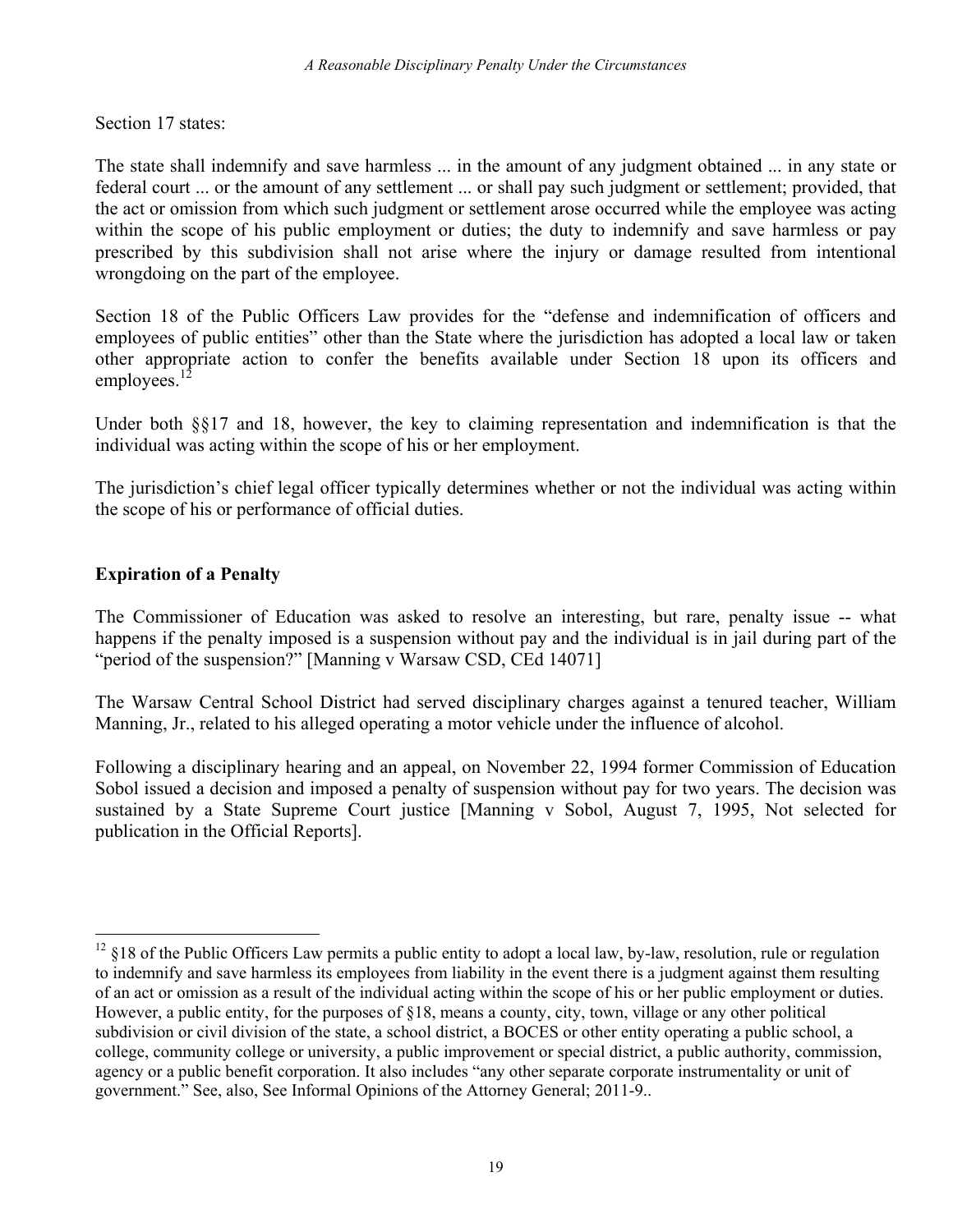Manning, however, was incarcerated in the Wyoming County jail on July 19, 1994. Because he was "unavailable" to work, the district changed his pay status from suspension with pay pending resolution of the Section 3020-a action to suspension without pay effective July 19, 1994.

Released from prison and claiming that his two-year suspension without pay commenced on November 22, 1994, Manning advised the district that he intended to return to work on November 22, 1996.

The District said that the two-year suspension period commenced on March 21, 1995, when he was released from prison and therefore he could not return to work earlier than March 21, 1997. Manning appealed.

Commissioner of Education Richard P. Mills said that the two-year suspension imposed by former Commissioner Sobol commenced when Manning was released from incarceration since allowing the suspension to run concurrently with his incarceration "nullifies a portion of the suspension, since [Manning] could not work during that period in any event."

The Commissioner rejected Manning's claim that he was entitled to back salary from November 22, 1996, holding that to do so would abrogate the degree of discipline deemed appropriate by former Commissioner Sobol.

#### **Whistleblower Protection**

 $\overline{a}$ 

Disciplinary action may not be used to retaliate against a worker because the employee "blew the whistle." Section 75-b of the Civil Service Law prohibits an employer from taking any adverse personal action against an individual because the employee disclosed information regarding "improper action" by an employer or the employer's violation of a law, rule or regulation where the violation involves a danger to the public's health or safety.

In addition to prohibiting termination or other disciplinary action, the employer may not take any adverse personnel action against the individual involving compensation, appointment, promotion, transfer, assignment, reinstatement to a position or in the evaluation of the worker's performance.

The United States Supreme Court has established a two-prong test with respect to claims of dismissal in retaliation for "whistle blowing" [Conrick v Myers, 461 U.S. 1l38]. To win, the individual must prove that:

- (1) the speech is protected; i.e., the speech involved a matter of public concern; and
- (2) that the protected speech was a substantial factor in motivating the termination. Courts have declined to provide whistleblower protection in cases in which they determined that the matter involved a purely personal concern.<sup>1</sup>

<sup>&</sup>lt;sup>13</sup> Under the First Amendment, public officers and employees typically enjoy "protected speech" in connection with their public comments concerning a State or municipal employer's activities that are a matter of public concern. In contrast, speech by a public officer or employee that merely addresses a personal concern such as the individual's personal unhappiness working for the public employer or for a particular supervisor, or related to the individuals'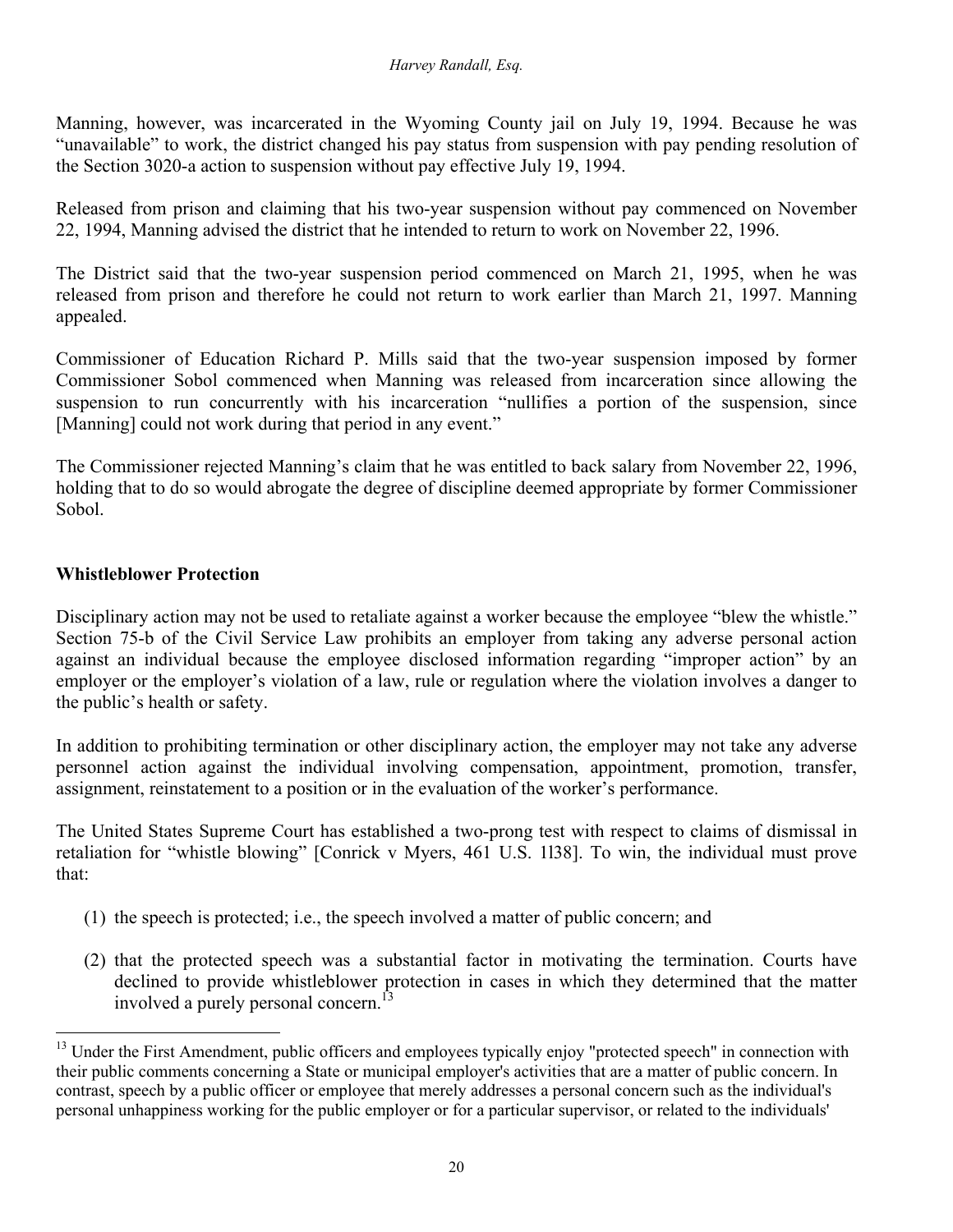The public interest is also a factor. Section 75-b of the Civil Service Law, provides that a public employer "shall not dismiss or take other disciplinary or other adverse personnel action against a public employee regarding the employee's employment because the employee discloses to a governmental body information regarding a violation of law ... which violation creates and presents a substantial and specific danger to the public health or safety...."

This does not mean that a whistleblower has carte blanche to engage in misconduct and go unpunished. Section 75-b.4 states that nothing in the section "shall be deemed to ... prohibit any personnel action which otherwise would have been taken regardless of any disclosure of information."

Court rulings suggest that when a "whistle blower" defense is offered or anticipated, the charging party will have to present evidence that its reasons for disciplining the employee are not pre-textual.

particular position, work assignments or working conditions, or the individual's personal disagreement concerning the internal operations of the department or agency, that do not rise to the level of speech concerning a "public interest," does not involve "protected speech" within the meaning of the First Amendment.